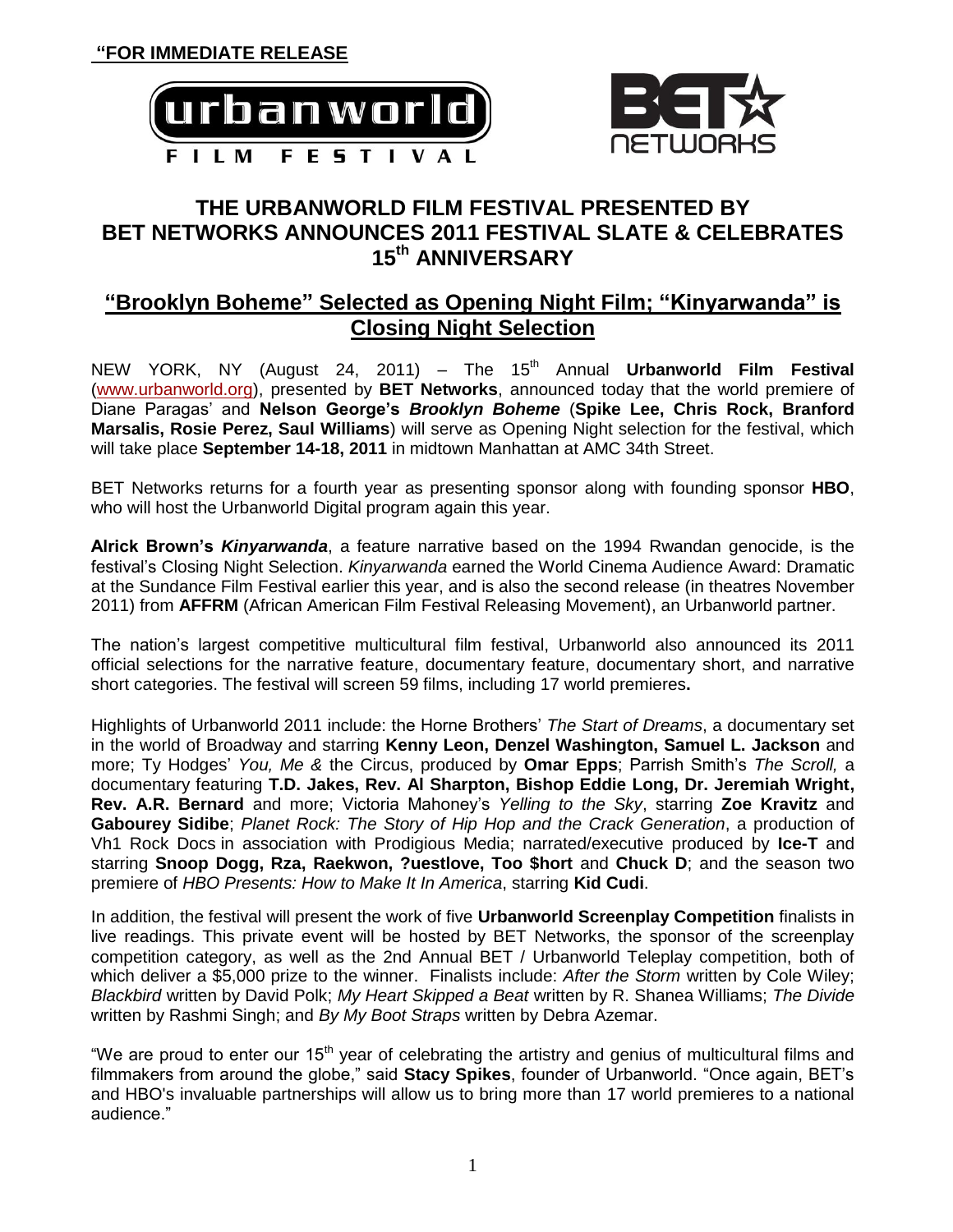"BET Networks is thrilled to support the 15th Annual Urbanworld Film Festival celebrating the amazing creativity and work of such talented filmmakers," said Debra L. Lee, Chairman and CEO of BET Networks. "This is the leading showcase for multicultural films, many of which connect with our audience, and we applaud the Urbanworld® Foundation Inc. for its continuous leadership in redefining the multicultural roles in the world of film entertainment."

#### **Urbanworld Film Festival 2011 Roster**

Opening Night:

*Brooklyn Boheme*, directed by Diane Paragas and Nelson George – World Premiere

## Closing Night:

*Kinyarwanda*, directed by Alrick Brown – New York Premiere

## Spotlights:

- HBO Presents: How To Make It In America Sneak Peak, Season 2 Episodes
- *I Want My Name Back*, directed by Roger Paradiso Work In Progress
- *Mamitas*, directed by Nicholas Ozeki New York Premiere
- *Outside In: The Story of Art in the Streets*, directed by Alex Stapleton East Coast Premiere
- *Vh1's Planet Rock: The Story of Hip Hop and the Crack Generation*, Directed by Rob Lowe and Martin Torgoff – World Premiere

### Narrative Features:

- *Life Love Soul*, directed by Noel Calloway New York Premiere
- *Make A Movie Like Spike*, directed by Jamil Walker Smith New York Premiere
- *Restless City*, directed by Andrew Dosunmu
- *Yelling to the Sky*, directed by Victoria Mahoney
- *You, Me & The Circus*, directed by Ty Hodges East Coast Premiere

#### Documentary Features:

- *Love Arranged*, directed by Soniya Kirpalani World Premiere
- *Sole of a Hustla*, directed by Chad Heeter New York Premiere
- *Sonia Sanchez: Shake Loose Memories*, directed by Jamal Joseph World Premiere
- *The Learning*, directed by Ramona Diaz
- *The Scroll*, directed by Parrish Smith New York Premiere
- *The Start of Dreams*, directed by The Horne Brothers New York Premiere
- *Zero Percent,* directed by Tim Skousen New York Premiere

#### Documentary Shorts:

- *Common Ground*, directed by Holli Fifer World Premiere
- *Jamaica House*, directed by Al Graag World Premiere
- *Love Lockdown*, directed by Nadia Hallgren
- *The Line of Departure*, directed by Folleh Tamba New York Premiere
- *The Rhythm of My Life* Ismael Sankara, directed by Franck Onouviet & Marc A. Tchicot US Premiere

#### Narrative Shorts:

- *A Higher Power*, directed by Jacolby Percy East Coast Premiere
- *Black Bayou*, directed by Jonas Carpignano New York Premiere
- *Black Swan Theory*, directed by Nikyatu Jusu
- *The Boxer*, directed by David Au East Coast Premiere
- *Bump*, directed by Rodney Lee World Premiere
- *Burned*, directed by Phyllis Toben Bancroft New York Premiere
- *Camilo*, directed by Rafael Salazar Moreno World Premiere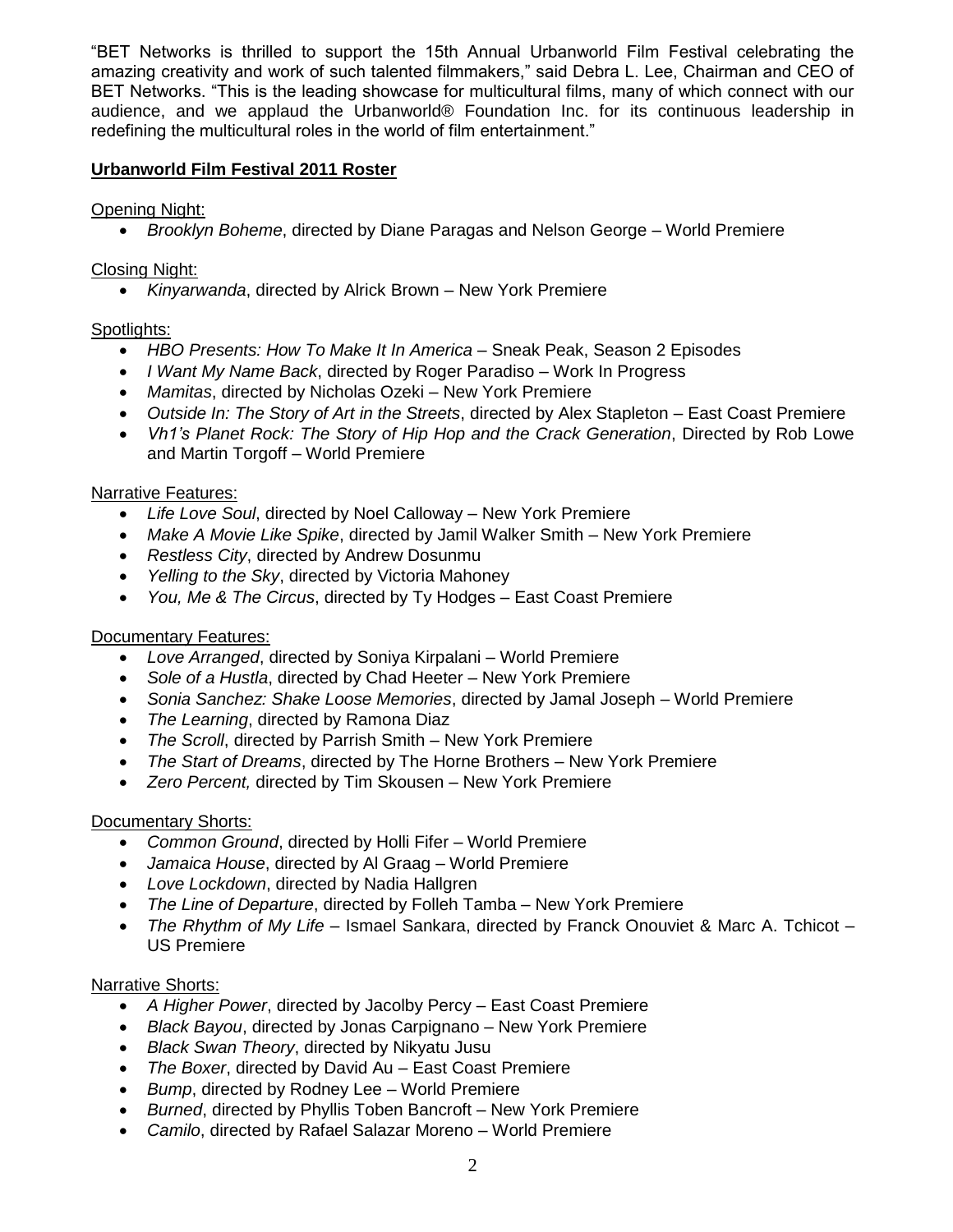- *Counterfeit*, directed by Geoff Bailey New York Premiere
- *Crazy Beats Strong Every Time*, directed by Moon Molson New York Premiere
- *Digital Antiquities*, directed by J.P. Chan World Premiere
- *Homage to Bela, A Prelude*, directed by Randy Wilkins World Premiere
- *Jemila's Tale*, directed by Christina L. Bryant World Premiere
- *Jerk Chicken*, directed by Samuel Stewart US Premiere
- *Karim*, directed by Carl Seaton World Premiere
- *L.A. Coffin School*, directed by Erin Li New York Premiere
- *Men in Love*, directed by Keith Davis
- *Reform*, directed by Jamal Caesar World Premiere
- *Silencio Fuerte*, directed by Ozzy Villazon New York Premiere
- *The Man In The Glass Case*, directed by Maxwell Addae World Premiere
- *The Package*, directed by Natasha Parker World Premiere
- *The Street Performer*, directed by Lamont Stephens World Premiere
- *The Tombs*, directed by Jerry LaMothe New York Premiere
- *Underground*, directed by Akil DuPont East Coast Premiere
- *Wake*, directed by Bree Newsome
- *When Cars Sing*, directed by Fabien Ortiz World Premiere
- *Wolf Call*, directed by Rob Underhill New York Premiere

#### **Screenplay Finalists:**

- AFTER THE STORM Cole Wiley
- BLACKBIRD David Polk
- MY HEART SKIPPED A BEAT R. Shanea Williams
- THE DIVIDE Rashmi Singh
- BY MY BOOT STRAPS Debra Azemar

#### Narrative Shorts Jurors

- Alyce Myatt Director of Media Arts, NEA (National Endowment for the Arts)
- Tambay Obenson Filmmaker, Film Critic and Creator, Shadow & Act
- Effie T. Brown Producer (*Rocket Science*)

#### Narrative Features Jurors

- Lauren Craniotes VP of Productions, Sony Pictures
- Barry Jenkins Writer & Director (*Medicine for Melancholy*)
- Stephanie Allain Producer (*Hustle & Flow*)
- Dori Begley Director of Acquisitions, Magnolia Pictures
- Roger Bobb President, Bobbcat Films *(House Of Payne)*

#### Documentary Shorts & Features Jurors

- Jeff Zimbalist Writer & Director (*Favela Rising*)
- Jackie Glover VP of Documentary Films, HBO
- Valerie Watts Meraz VP of Content Acquisitions, Showtime Networks

#### **Screenplays Jurors**

- Moikgantsi Kgama Founder, ImageNation
- Jae Kim Senior Director of Original Programming, BET Networks
- Glendon Palmer VP of Development, Our Stories Films